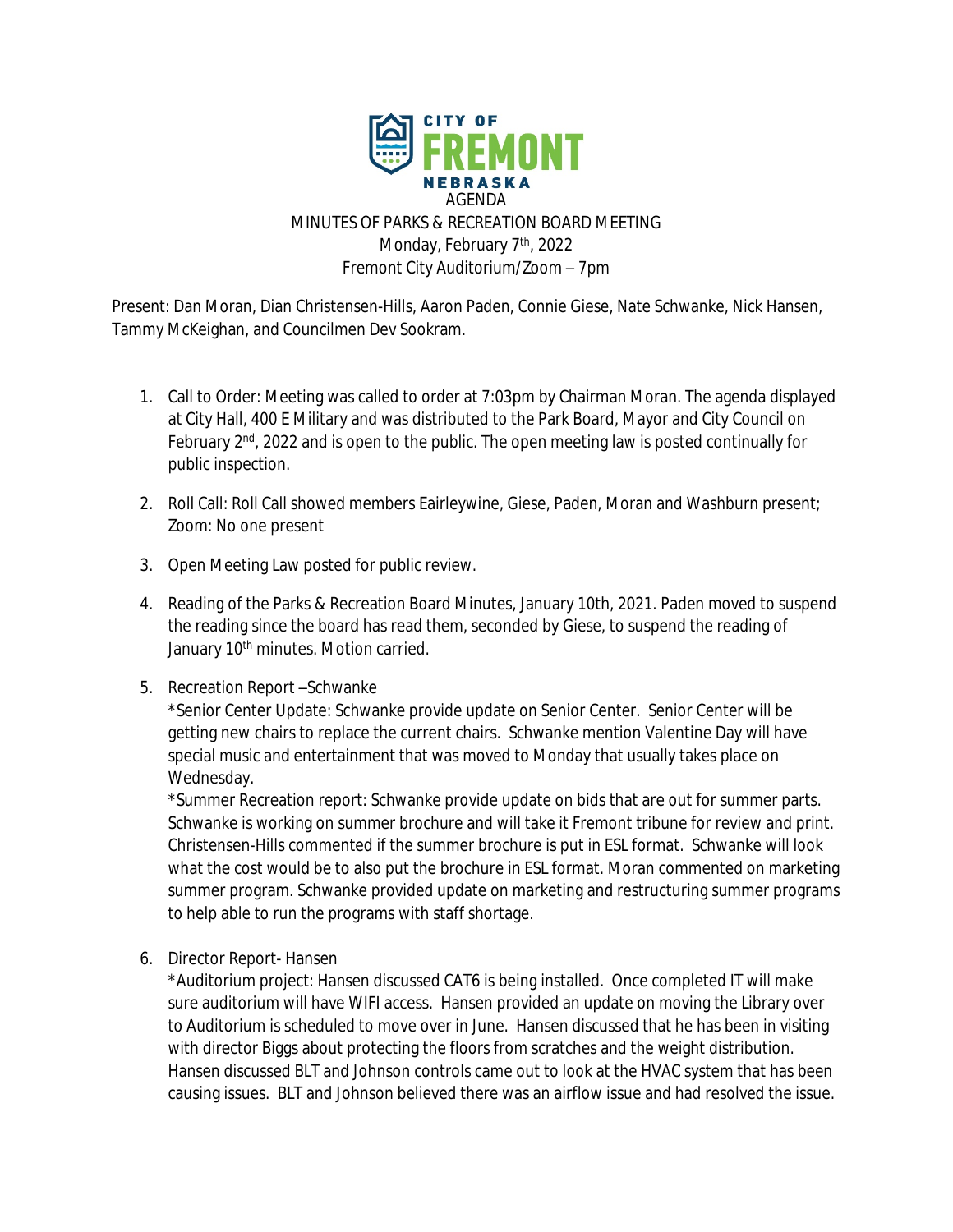Johnson control will run a network cable into the control panel that will allow our parks department full access of the controls.

\*GeoKey-Hansen discussed P&R has been working with Geokey a local come that provides security and keyless entry opportunities. The software allows certain users certain times to be able to unlock a door. Hansen discussed they would like to pursue this at Christensen Field Complex. Hansen discussed that they are visiting with prime communications to see if their company can provide the same features. The city already works with prime communication. Once quotes and services are reviewed Hansen will bring it to discussion with Christensen task force for possible funding.

\*Parks Update- Hansen discussed the P&R department has created a P&R Facebook page. The page can be followed at cityoffremontparksandrecreation. Hansen discussed parks crews are preparing for spring weather, repairing lights at Johnson park clock tower, and park maintenance. Hansen discussed the forestry trek lift bucket has been replaced and operational. Hansen discussed closure of the tree debris and brush starting February 12<sup>th</sup>-April 9<sup>th</sup> on Saturdays due to miss use by residents and commercial use. Hansen discussed if there was a storm that comes through it could be reopened on a needed basis. Hansen discussed that the city was approached by an individual to purchase the west side of Masonic park. Board members discussed different scenarios. Giese motioned to move discussion on the purchase of a portion of Masonic park to March 5th board meeting. Paden seconded. Motion carried \*Pool Update-Hansen discussed there are some maintenance repairs that need attention. The compressor that creates the waves needs replaced, hydrostatic bucket, interior/exterior repairs on flume slides. Parts for the wave machine are a minimum of 12 weeks out. We did have an increase in maintenance repairs in this year's budget and next years budget. Board discussed the wave machine and hydrostatic bucket would be a high priority to have run before the pool opens.

\*Open Positions: Hansen discussed a full time Maintenance Worker II is open and numerous summer part-time positions are open. Hansen discussed that HR and the city will have a March 1<sup>st</sup> job fair open to the public.

\*Facility cleaning contracts/leases: Hansen discussed contract agreement or lease agreement discussion has taken place with Fremont Soccer Club. Hansen mentioned the discussion include pricing, schedules, and maintenance. Board discussion suggested there needs to be clarity the new contract.

\*CivicRec software: Hansen discussed another follow-up about website will take place in February. Fremont CVB (Convention and Visitors Bureau) reached out to Hansen last month about a grant opportunity that might be able to offset some cost of the software. Hansen applied for the grant and it will go through the process in February. Hansen mentioned they won't move forward with CivicRec until grant decision.

\*Capital Improvement Plan: Hansen discussed writing the RFP for Sexton new office. Mentioned Jeff (Sexton) moved over to the friendship center for a temporarily office. Hansen discussed working on an RFP for Splash Station to sandblast and repaint the pool.

- 7. Next Meeting Monday, March 7<sup>th</sup>, 2022, 7pm, Fremont City Auditorium/Zoom.
- 8. Adjournment- Motion was made by Giese, seconded by Christensen to adjourn. Motion carried. Meeting adjourned at 7:52pm.